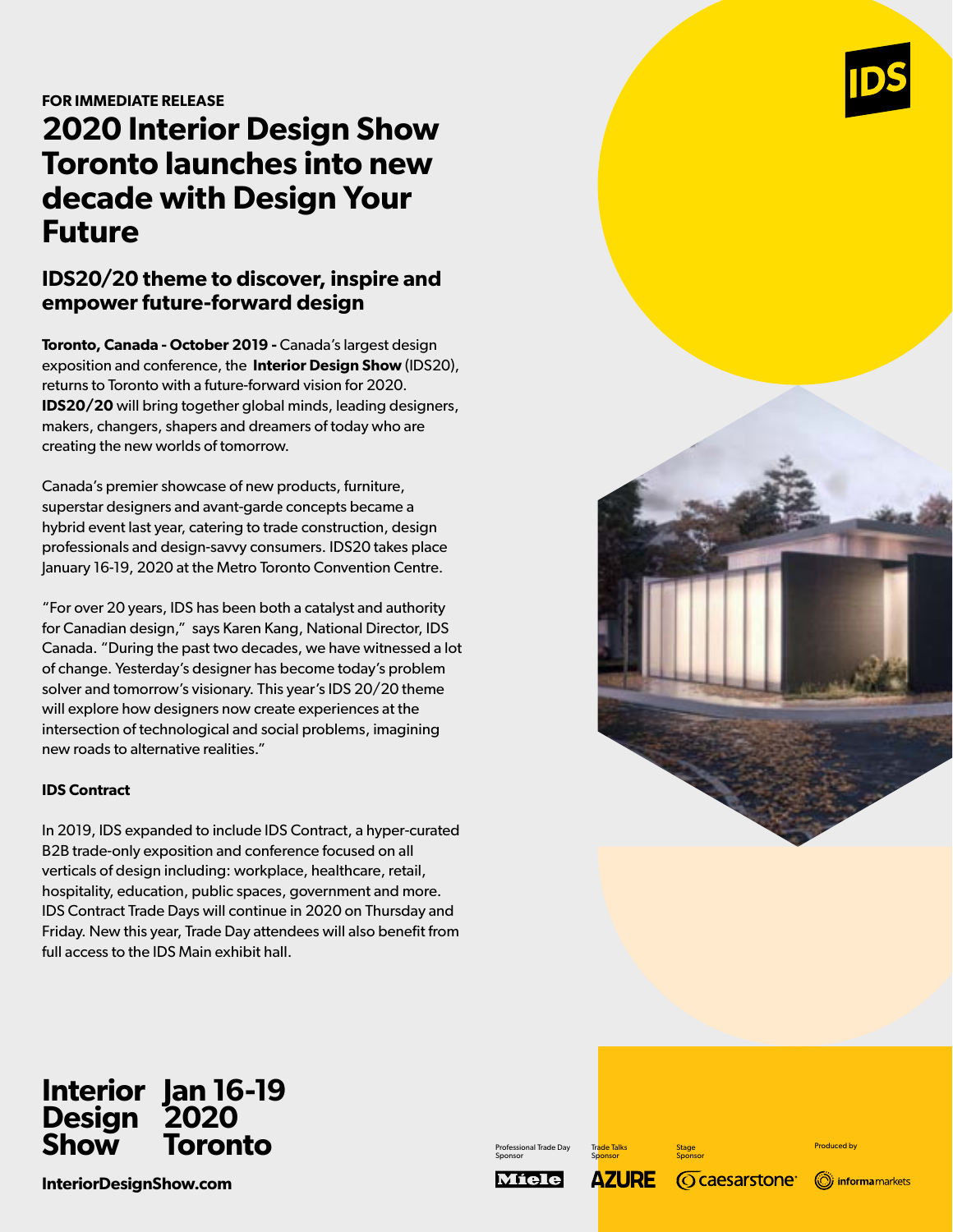IDS Contract brings an additional 100+ exhibitors and several new feature areas aimed at B2B trade professionals. Along with IDS Contract is IDS Conference, a series of 65+ sessions including keynote speakers, fireside chats, seminars and workshops. The 2020 installment will explore the business of design, the future of work, the future of living and technology.

#### **IDS20 Concept House**

RESET HOME: Design for the Senses

This year's IDS Concept Home is a multisensory experience of the future of living and an exploration of the role that our homes can play in improving our overall wellbeing. Blending theories of spatial perception and human wellness, Hummingbird Hill Homes, VFA Architecture + Design and Victoria Taylor Landscape Architect bring you the RESET Home; a space that transcends contemporary design to reset the way we perceive, interpret, experience and thrive within our living habitats. The fully realized space will allow IDS20 guests to walk through the home and explore how materials, textures, sounds, scents and light affect the five senses, mind and body, impacting the way we live and interact within the private sanctuary of our home.

#### **Keynote Conference Speakers**

Frida Escobedo

Joining IDS20 as a keynote conference speaker for the Dezeen Trade Talks on Thursday, January 16th is Mexican architect and designer, Frida Escobedo. Principal and founder of her studio based in Mexico City, Escobedo is known for her interesting use of materials. Her work focuses largely on the reactivation of urban spaces that are considered to be residual or forgotten, through projects that range from housing and community centers, hotels, galleries and public art installations. The intention to provide possibilities for growth and flexibility can be read as much in large scale social housing projects, such as those developed for INFONAVIT, as in more modest interventions like Casa Cruz Castillo or Casa Negra.

In addition to her practice, Escobedo has taught at Columbia University's Graduate School of Architecture, Planning and Preservation and during spring 2019 was a visiting professor at RICE University. She is currently teaching at Harvard Graduate School of Design. She is the recipient of the 2016 Architectural Review Emerging Architecture Award, the 2017 Architectural League Emerging Voices Award, and in 2018 was the youngest architect to design the 18th Serpentine Summer Pavilion in London.

#### **Interior Design Show Jan 16-19 2020 Toronto**

Professional Trade Day Sponsor Míele

Trade Talks **Sponsor** 

**Stage** Sponsor Produced by

**InteriorDesignShow.com**

**AZURE** *<u>Ocaesarstone</u>* 

(O) informamarkets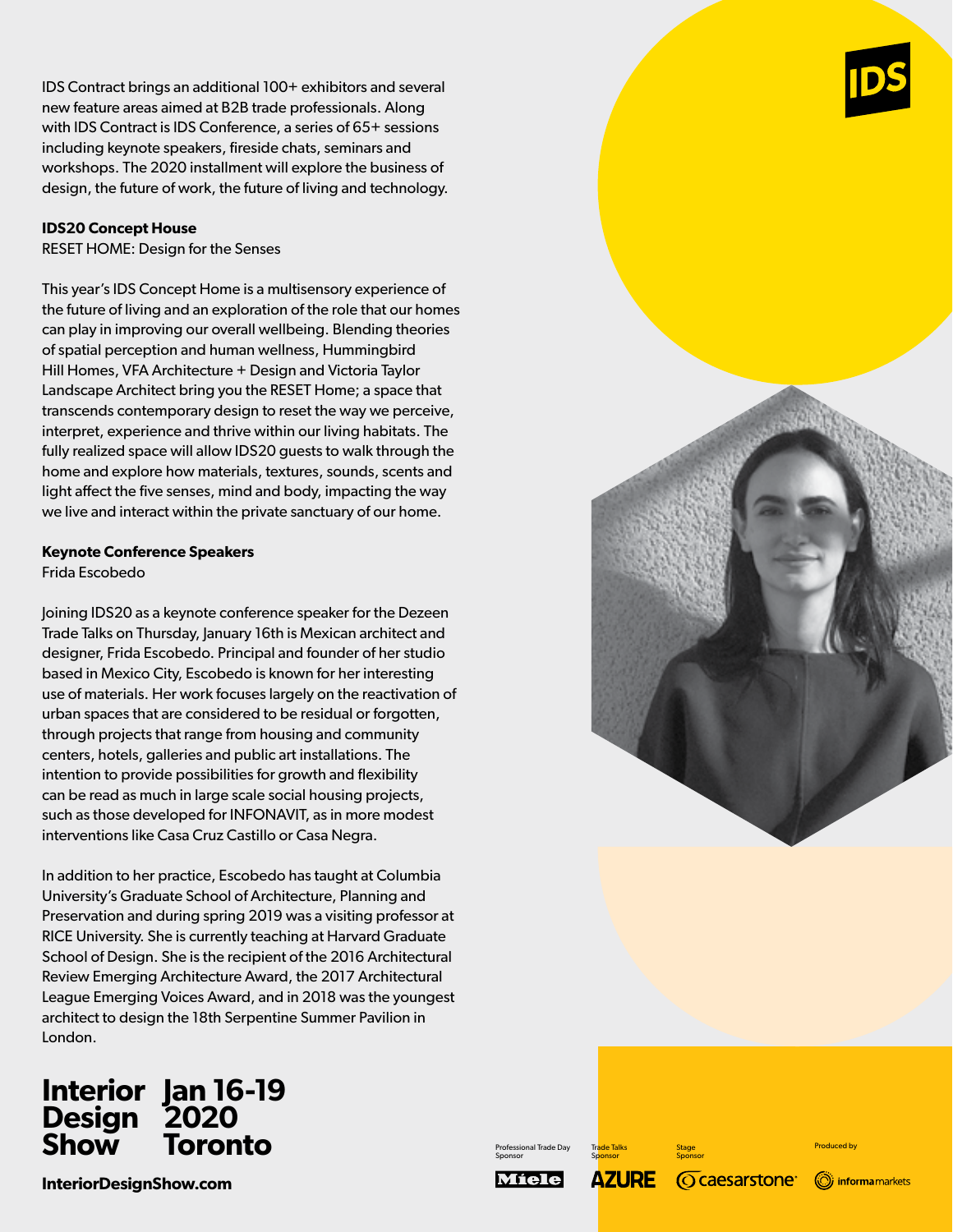#### Francis Kéré

IDS20 is pleased to be hosting internationally acclaimed architect Francis Kéré as a keynote conference speaker for the AZURE Trade Talks on Friday, January 17th. Kéré has garnered critical praise from the beginning of his architectural practice when awarded the prestigious Aga Khan Award for Architecture (2004) for his first ever building - a primary school he designed, raised the funds for and realised in collaboration with the residents of his native Gando, Burkina Faso.

Kéré is regarded as one of the most distinguished contemporary architects thanks to his pioneering of a communal approach to design and his commitment to sustainable materials and modes of construction. He has gathered a diverse, agile team at his Berlin-based Kéré Architecture offices, to take on projects across four continents. Most prominently these include his design for the Burkina Faso National Assembly, the Léo Surgical Clinic & Health Centre (2014), the Lycée Schorge Secondary School (2016), the Serpentine Pavilion (2017) and Xylem (2019), a gathering pavilion for the Tippet Rise Art Center.

#### **IDS20 Schedule**

Thursday, January 16 10 am - 4 pm - Trade Day + IDS Conference 7 pm - 11 pm - Opening Night Party Presented by PurParket

Friday, January 17 9 am - 6 pm - Trade Day + IDS Conference

Saturday, January 18 10 am - 6 pm - Public Day + Design Classes

Sunday, January 19 10 am - 6 pm - Public Day

Metro Toronto Convention Centre, South Building, 222 Bremner Blvd, Toronto, ON M5V 2T6 (map) IDS Contract (Halls F&G) and IDS Main (Halls D&E)

#### -30-

#### **About Interior Design Show**

From January 16-19, 2020, the Interior Design Show will return to Toronto for its 22nd year, showcasing hot-topic design trends and the most innovative of international and Canadian design. An incubator of ideas, the show hosts the most influential design

#### **Interior Design Show Jan 16-19 2020 Toronto**

**InteriorDesignShow.com**





**Stage** 

Trade Talks **Sponsor** 

**AZURE** 

Sponsor

**Ocaesarstone**®

Produced by

(O) informamarkets